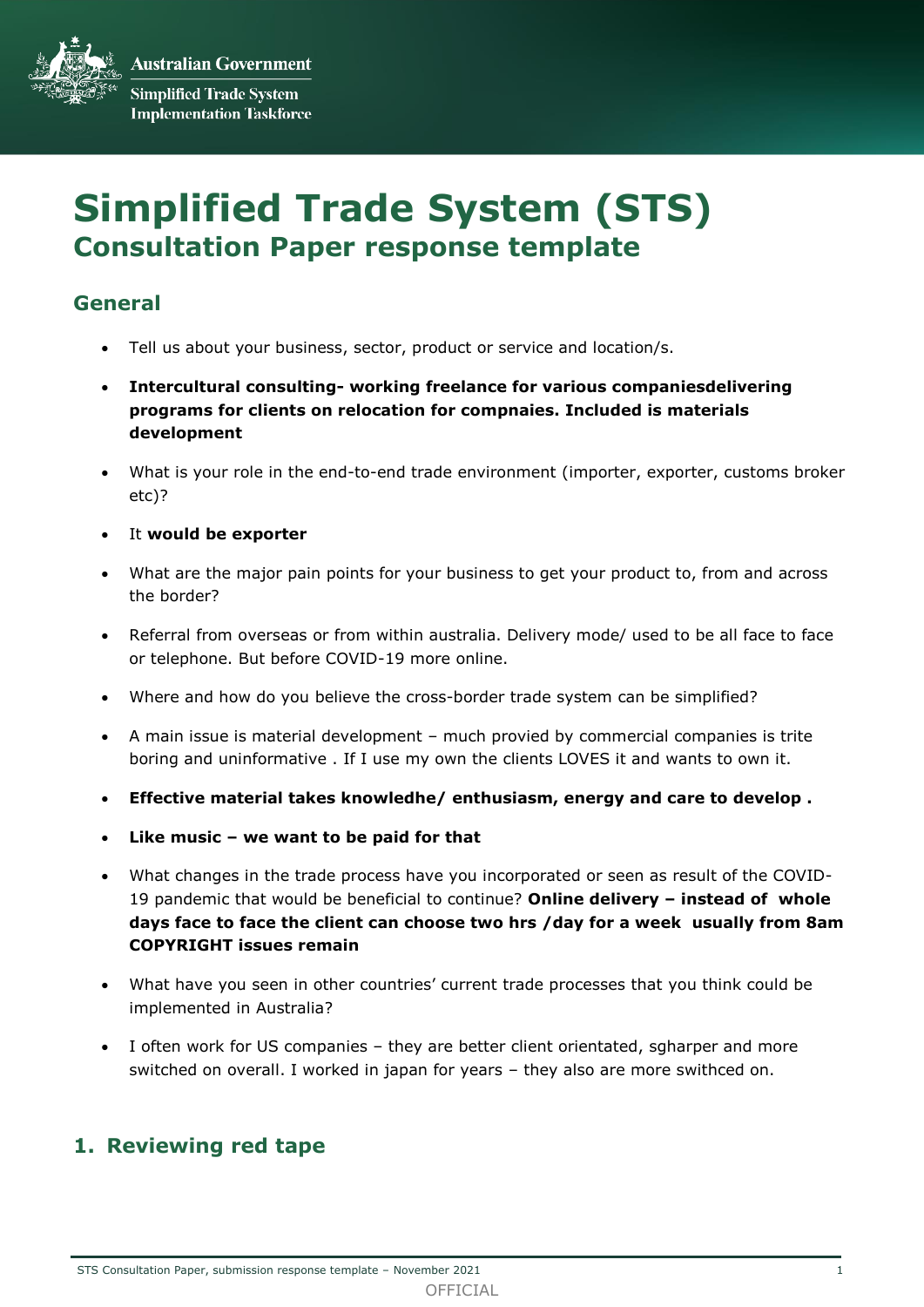#### OFFICIAL

- Which government processes or regulations could be improved (made simpler, more integrated or less duplicative)?
- Which government requirements take the most time to meet and what impact does that have on your business?
- If available, please provide data on the time taken to complete these processes/regulations, and/or the costs to your business.
- **My own tax return is busy**

## **2. Digital transformation**

- What tools/systems are you using to move goods across (Australia's?) borders? Do you use the systems of brokers or other third-party service providers to facilitate trade activity? If you use brokers or other third-party services, why?
- Which part/s of your trade processes are still using paper and/or scanned documents and attachments to emails?
- How old is your current technology? What is your future technology roadmap, and what is the timeframe?
- **We are mostly uptodate – here are still difficulties. Clients will want som e'takeaway' like a small booklet to review as an ongoign process.**
- What technology changes have you incorporated or seen as a result of the COVID-19 pandemic that you would like to continue?
- What changes would you like to see to government systems and what impact could this have on your business?
- What aspects of a 'tell us once' digital service would have the biggest impact on your business and why? **Case studies in video.**

### **3. Data**

- How can the government make information requirements clearer or less duplicative?
- How could government better support use of common trade-related data standards within the trade sector?
- Do you have examples of where your business has experienced increased administrative complexity, cost or delays because government systems do not 'talk' to or share data with each other?
- What opportunities are there for any of your data holdings to be used in other ways to improve cross-border trade?

### **4. Federal, state and territory governments**

 What is currently working well in interactions across government jurisdictions that could be expanded or replicated?